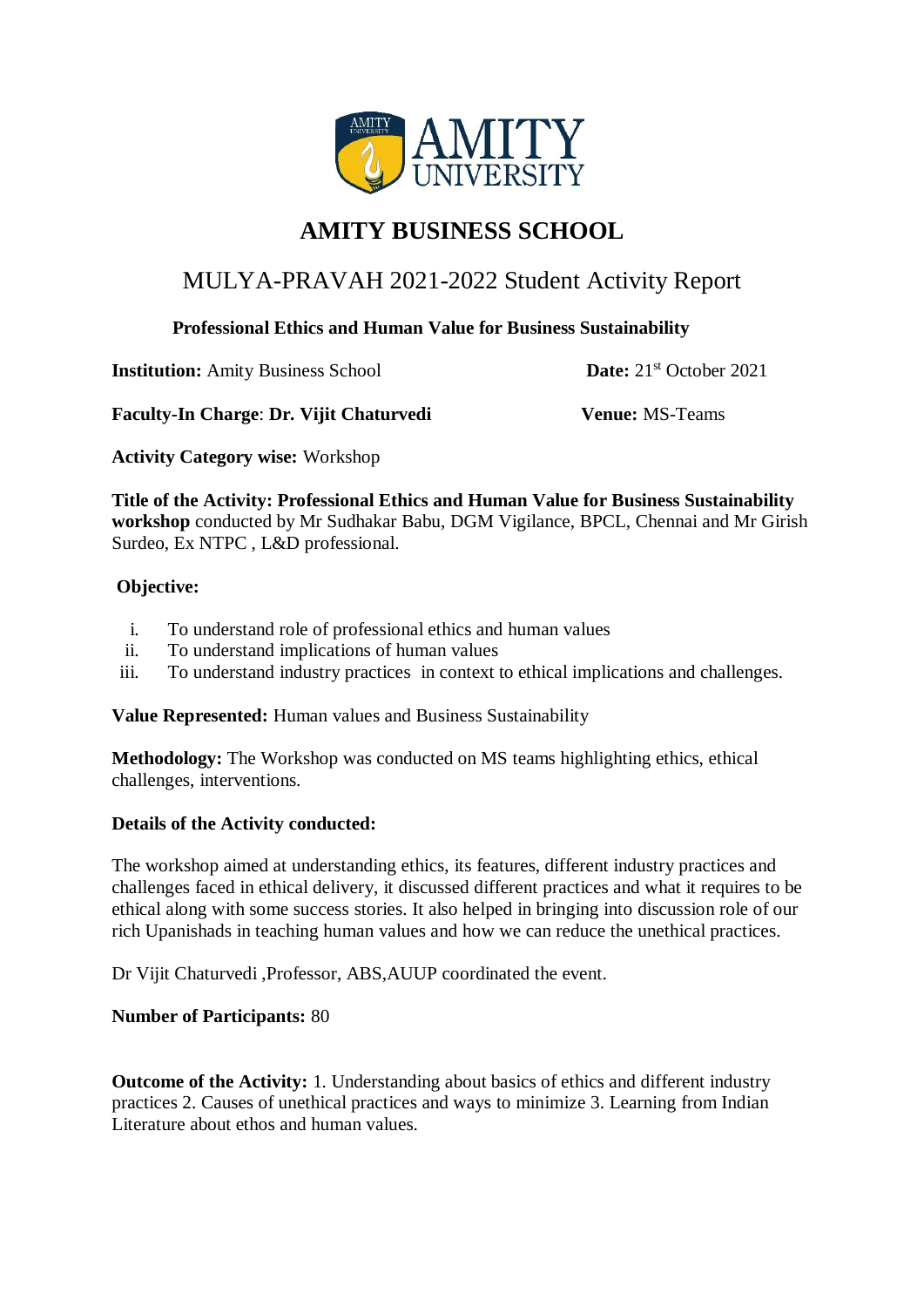**Conclusion & Action Photographs**: It helped students and other attendees to understand role of ethics for business sustainability as future managers.